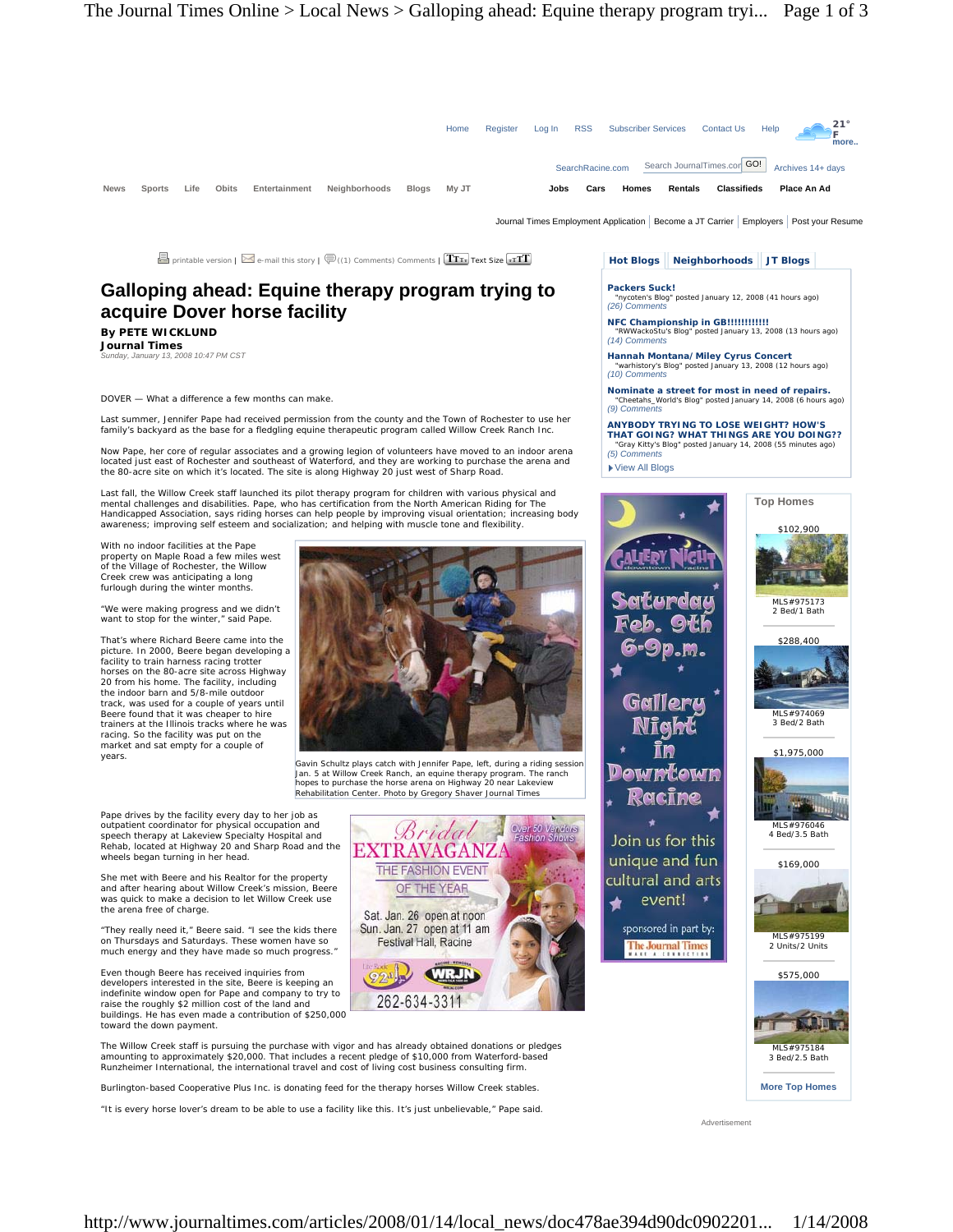Willow Creek is also raising money from the sponsoring of stalls at the Beere site and will have an open house fundraising event on from 5 to 10 p.m.

Feb. 23 at the arena. The event will include tours, demonstrations, horse rides, hors d'oeuvres, beverages and a silent auction.

Embracing an "if you build it they will come" philosophy, Pape says the therapy program can only grow and she already is considering branching out.

Since its inception in the fall, the program has gone from three clients to 17, including kids ranging in age from 6 to 17 and two adult participants as well. There is a waiting list of approximately 17. The volunteer force has grown from eight to 35 and many have experience of working with horses or children or both.

Therapy sessions now take place on Saturdays from 10 a.m. until 1 p.m. and on Thursday evenings.

"The need is there to add classes during the week," Pape said.

One of the areas Willow Creek is looking at branching into is serving as a site for the Horses For Heroes program. Coordinated by North American Riding for the Handicapped Association, the program offers equine therapy for returning injured soldiers. Pape said Willow Creek staff has contacted local American Legion and Amvets chapters and the Veteran Affairs Hospitals for assistance with that

possibility.

"We have a lot of irons in the fire for sure," Pape said.

Donations and volunteers are always needed and Pape said Willow Creek's business adviser, Hally Arzola, is close to obtaining tax-exempt status paperwork for the organization.

### **On the Net**

Willow Creek Ranch Inc.: http://www.willowcreekranch.org

North American Riding for the Handicapped Association: http://www.narha.org

Runzheimer International: http://www.runzheimer.com

## **How to Help**

**WHAT:** Willow Creek Ranch open house and fundraiser.

**WHEN:** 5 to 10 p.m. Feb. 23.

**WHERE:** Willow Creek Ranch indoor arena, 27435 Washington Ave. (just west of Sharp Road), Dover.

**WHAT:** Tours, demonstrations, horse rides, hors d'oeuvres, beverages and a silent auction.

**HOW TO HELP:** Items are being south for the silent auction. Contact Michelle Bolton, fundraising chair, at (262) 806-4775.

Donations for the program in general can be sent to: Jennifer Pape, Willow creek Ranch, 2623 Maple Road, Burlington, WI 53105

**E-MAIL:** info@willowcreekranch.org

Special Offer: Get 5 Weeks of the Journal Times for \$7!

« Previous Article

# Cleanup in Wheatland Firefighting runs in this family

Next Article »

**Article Rating**  Current Rating: 0 of 0 votes! Rate File: Select Rating:

## **Reader Comments**

| (1) Comments |                                                                                                                                                  |
|--------------|--------------------------------------------------------------------------------------------------------------------------------------------------|
|              | eqsingle wrote: January 14, 2008 3:05AM CST                                                                                                      |
|              | Good news. We horse lovers need more such things. Pease join our horse lovers club<br>http://www.Equinemeet.com to find more horse related stuff |
|              | Records 1 to 1 of 1<br>Page 1 of 1                                                                                                               |
|              | Please Login or Register to comment.                                                                                                             |
|              |                                                                                                                                                  |
|              |                                                                                                                                                  |



 search Latest news, blogs, health and entertainment news, yellow pages and shopping information

**St. Catherine's High School** A publication all about St. Catherine's High School. www.journaltimes.com/stcats/

### **Lifestyles**

A monthly publication for and about adults in Racine County. www.journaltimes.com/lifestyles/

**Around the Bend** Around the Bend provides news about our neighboring communities in Western Racine County. www.journaltimes.com/aroundthebend/

**Racine Dining** What are you craving tonight? Racine Dining gives you information on various Racine restaurants, including menus and specials running. www.racinedining.com

**Boodle**

Loads of money saving coupons. www.journaltimes.com/boodle/